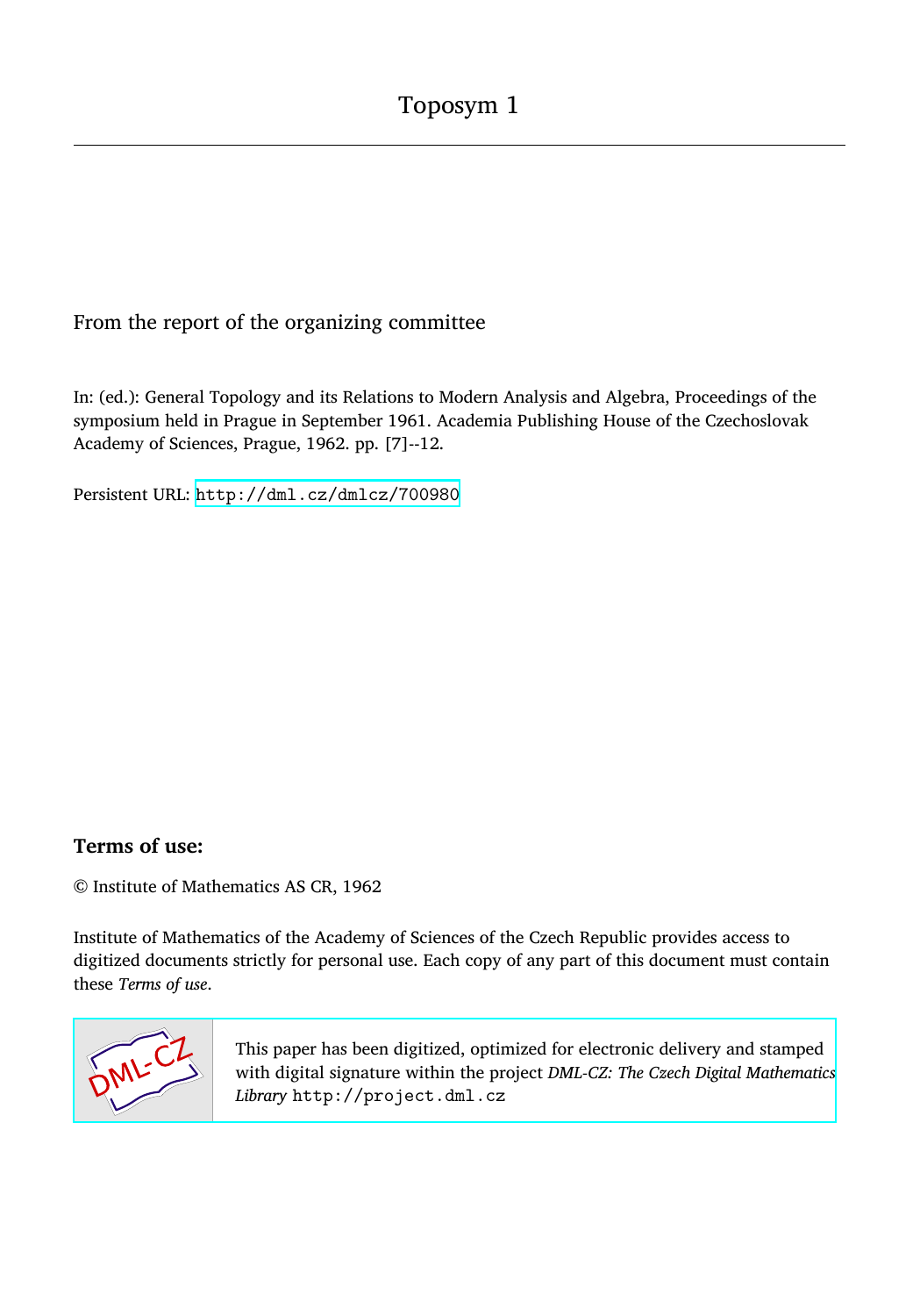# FROM THE REPORT OF THE ORGANIZING **COMMITTEE**

One of the initiators to organize a Symposium on General Topology under the auspices of the International Mathematical Union was the late Eduard Cech. Programme, place and time of the Symposium were consulted about with some prominent mathematicians from different countries. It was decided that the Symposium would be held in September 1961 in Prague and that in would be called "Symposium on General Topology and its relations to modern Analysis and Algebra". On the basis of the resolution of its Executive Committee the International Mathematical Union became sponsor of the Symposium along with the Czechoslovak Academy of Sciences. In the fall 1960, an Organizing Committee consisting of J. Novák (Praha) — Chairman, K. Kuratowski (Warszawa) — first Vice-chairman, M. Katětov (Praha) second Vice-chairman, P. S. Alexandrov (Moskva) and M. Morse (Princeton) delegates of IMU, K. Koutsky (Brno), V. Ptak (Praha), S. Schwarz (Bratislava) members, Z. Frolik (Praha) — Secretary, was formed. A three-member group consisting of the Chairman, the second Vice-chairman and the Secretary was responsible for preparing the Symposium.

The Organizing Committee invited a number of prominent mathematicians from different countries and several promising young mathematicians to take part in the Symposium. In addition, the Presidium of the Czechoslovak Academy of Sciences sent an invitation to the scientific institutions in a few other countries. Moreover, the Organizing Committee considered and accepted the applications of foreign mathematicians who manifested interest in attending the Symposium and, finally, some participants traveled to Prague privately.

Altogether ninety four mathematicians from abroad attended the Symposium. The corresponding list as well as the list of the Czechoslovak participants (53 persons) will be found below. Several mathematicians from abroad were accompanied by the members of their family. The foreign participants were housed in the International Hotel (where the sessions also were held) and in some other hotels. Several participants were accommodated, at their request, in the University Residences.

The work of technical character connected with the Symposium was arranged by the Organizing Committee. The Mathematical Institute of the Academy and the Faculty of Mathematics and Physics provided for its staff. In addition, the Organizing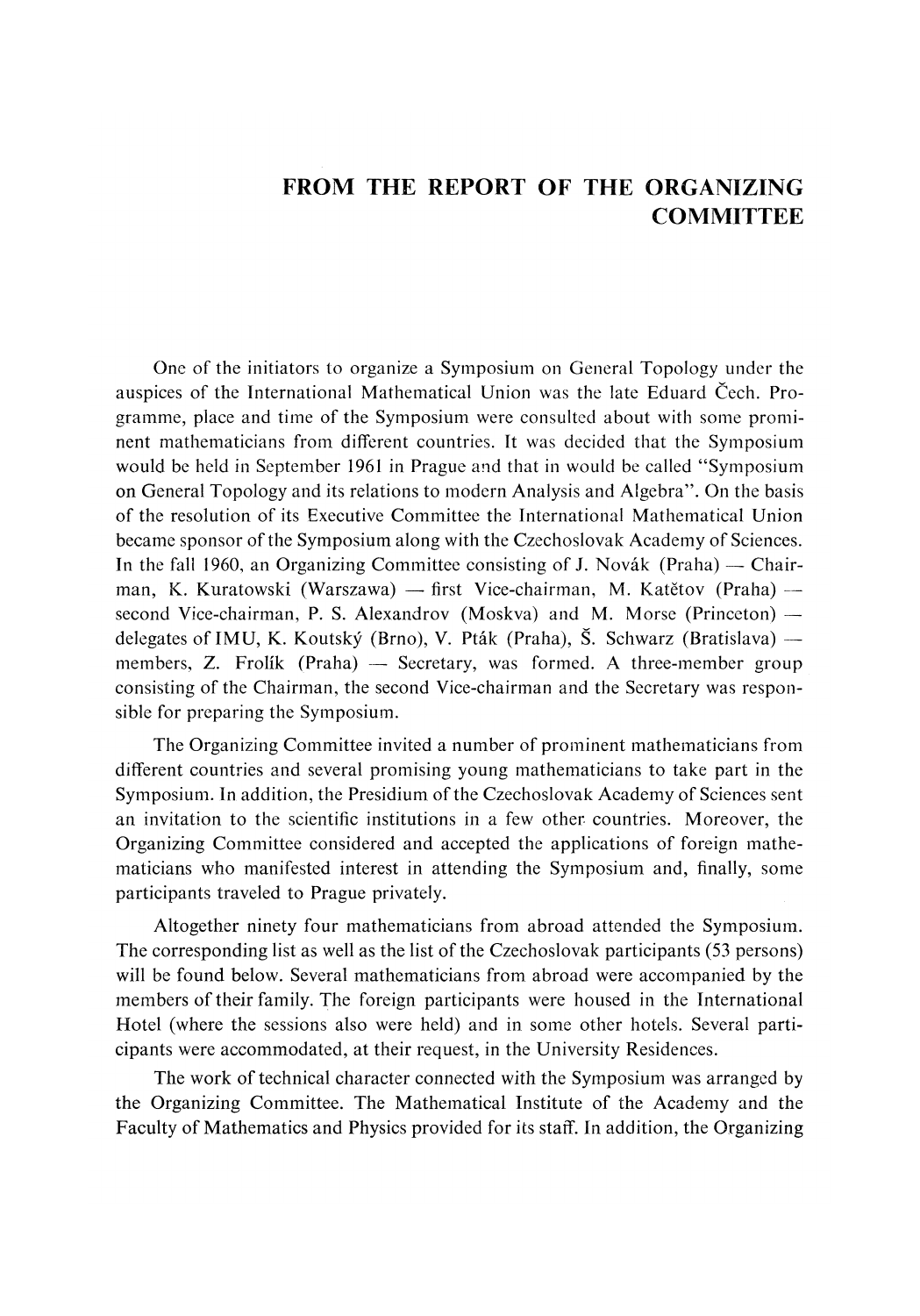Committee had a number of voluntary collaborators among young Prague mathematicians and their wives.

The first session of the Symposium took place on September 1st 1961. It was opened by the Chairman of the Organizing Committee J. Novák, K. Kuratowski delivered an address on behalf of the International Mathematical Union and J. Kožešník, General Secretary of the Academy, welcomed the Symposium in the name of the Czechoslovak Academy of Sciences. This was followed by the commemoration of Eduard Čech who died on March 15th 1960. M. Katětov, M. H. Stone, P. Alexandrov and K. Kuratowski made speeches devoted to the activity of Čech. The session was closed by the III. Sonata for violin and piano by B. Martinů presented by the members of Czech Trio, Dr. A. Plocek and J. Páleníček.

The scientific programme of the Symposium included 11 sessions devoted to scientific communications which were as far as possible divided in groups according to subject. The communications had in average 15—20 minutes, in individual cases 30 minutes or more in length. On some days, two parallel sessions took place. In addition, a special session was devoted to the discussion of problems. The list of the sessions along with the names of lecturers and the list of communications presented (including papers which were forwarded in written form) will be found below.

The closing session of the Symposium was held on September 8th. It was presided over by K. Kuratowski, first Vice-chairman of the Organizing Committee. At the beginning of this session, a letter from the President of the Czechoslovak Academy of Sciences, Zdeněk Nejedlý, was read. This was followed by the speeches of P. Alexandrov, M. H. Stone and K. Kuratowski. Before the closure of the session, M. Katětov thanked on behalf of the Czechoslovak members of the Organizing Committee the International Mathematical Union and the Czechoslovak Academy of Sciences for their efficient support of the Symposium; he also thanked all participants, institutions and organizations as well as all those who cooperated in preparing the Symposium.

During the Symposium, the Presidium of the Czechoslovak Academy of Sciences and the Minister of Education and Culture F. Kahuda organized receptions. After the closure of the Symposium, the Organizing Committee arranged for a banquet for all participants and collaborators. In addition, a number of cultural and similar events took place: a sightseeing tour of Prague, a whole day trip to the West Bohemian spas, visits of theaters and concerts etc. A special programme including excursions to the environs of Prague, sightseeing tours etc. was set up for the accompanying persons.

According to the opinion expressed by the participants the Organizing Committee considers that the Symposium was successful and that it brought a number of very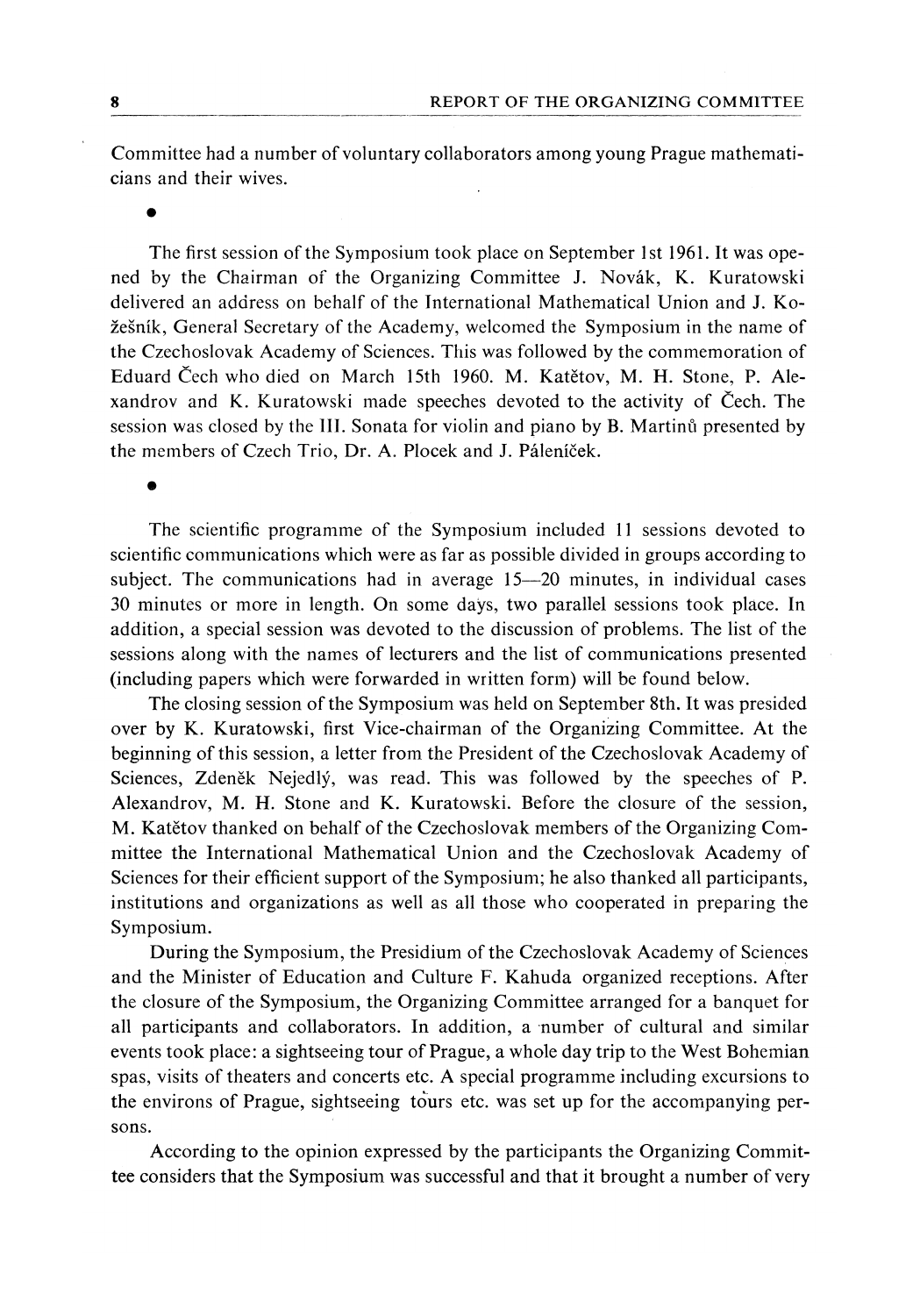interesting communications. In this connection, the participation of young mathematicians from different countries who contributed in a substantial way to the scientific programme should be mentioned.

The Symposium was held in an atmosphere of friendship and contributed to the establishment and strengthening of personal contacts between the scientists from different countries.

The Organizing Committee has the pleasant duty to express its most sincere thanks to the International Mathematical Union, to the Czechoslovak Academy of Sciences, to all participants and to all those who contributed to the success of the Symposium.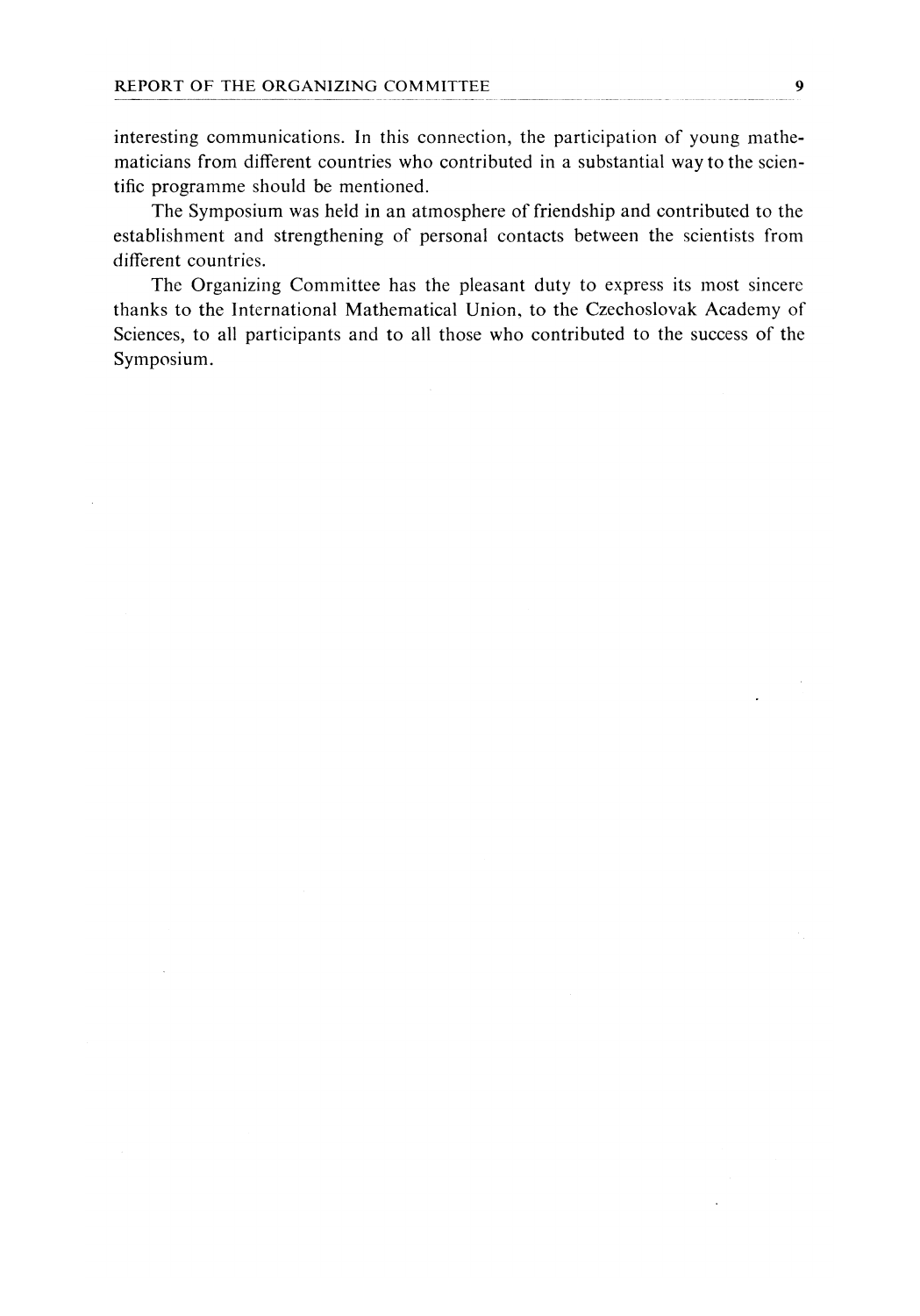#### из ОТЧЕТА ОРГАНИЗАЦИОННОГО КОМИТЕТА

Одним из инициаторов организации симпозиума по общей топологии под покровительством Международного математического союза был покойный Эдуард Чех. О программе симпозиума, его месте и времени были проведены консультации с некоторыми выдающимися математиками из разных стран. Было решено, что симпозиум состоится в сентябре 1961 г. в Праге и будет называться .. Симпозиум по общей топологии и ее связям с современным анализом и алгеброй"*.* Организаторами симпозиума стали Международный математический союз, согласно решению его исполнительного комитета, и Чехословацкая академия наук*.* Осенью 1960 г*.* был создан организационный комитет в следующем составе: Й. Новак (Прага) — председатель, К. Куратовский (Варшава) — первый заместитель председателя, М. Катетов (Прага) — второй заместитель председателя, П. С. Александров (Москва) и М. Морс (Принстон) делегаты Международного математического союза, К. Коутский (Брно), В. Птак (Прага), Ш. Шварц (Братислава) — члены, 3. Фролик (Прага) — секретарь. Оперативная подготовка симпозиума была возложена на группу, состоявшую из председателя, второго заместителя председателя и секретаря оргкомитета.

Организационный комитет пригласил участвовать в симпозиуме ряд известных математиков из различных стран, а также некоторых молодых многообещающих научных работников. Кроме того, президиум Чехословацкой академии наук послал приглашения научным учреждениям в некоторых дальнейших странах. Сверх того, оргкомитет рассматривал и принимал также заявки иностранных математиков, пожелавших принять участие в симпозиуме, и, наконец, некоторые участники приехали в Прагу в качестве туристов.

Всего в симпозиуме приняло участие 94 иностранных математика. Их список, а также список 53 чехословацких участников симпозиума помещается ниже. Некоторых из иностранных участников сопровождали члены их семей. Заграничные участники были размещены в гостинице Интернационал (где также происходили почти все заседания симпозиума) и некоторых других гостиницах, а также — в тех случаях, когда они этого пожелали — в студенческих общежитиях.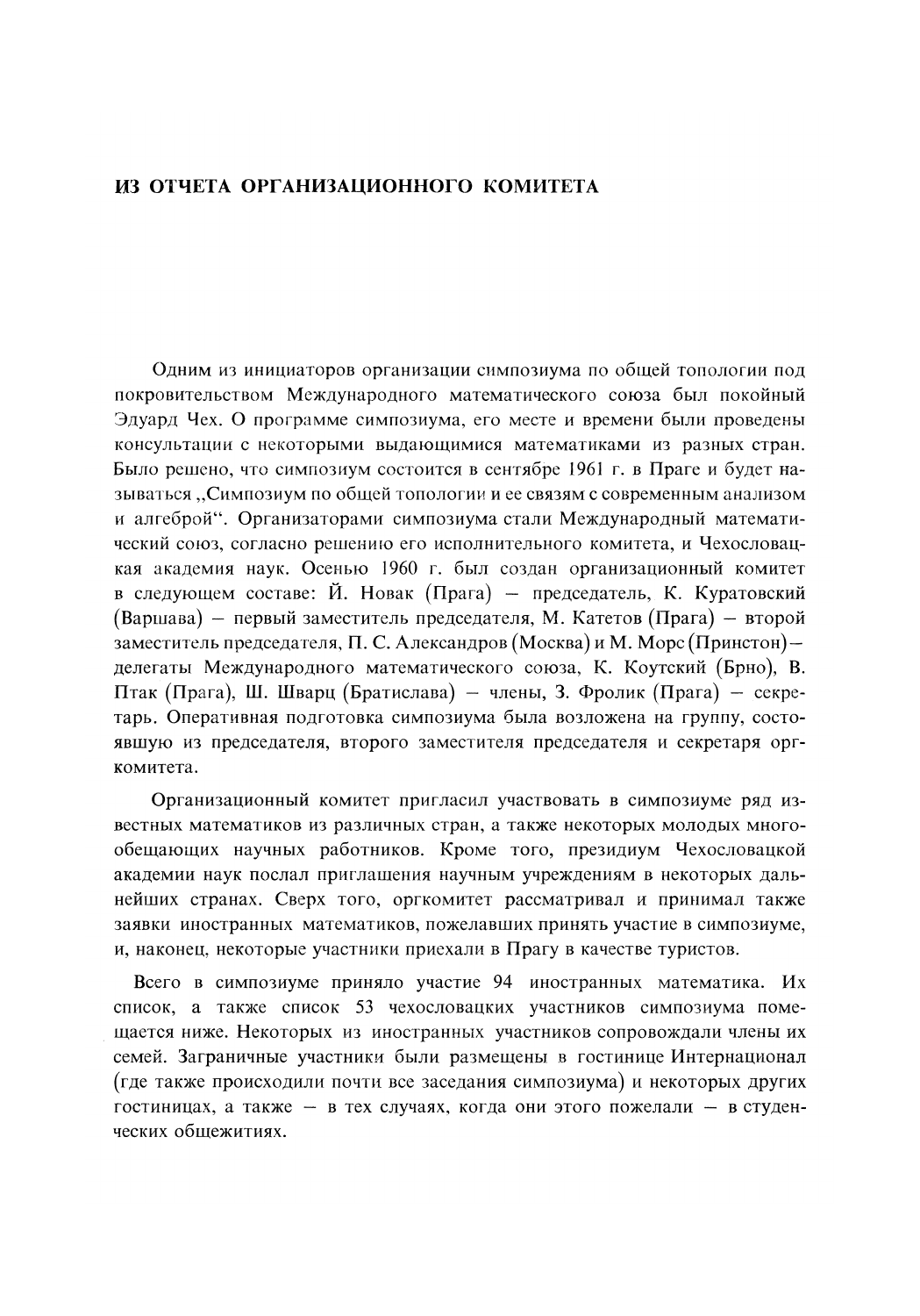Техническую работу, связанную с симпозиумом провел секретариат, состоявший главным образом из административных сотрудников Математического института Академии и физико-математического факультета Карлова университета*.* Оргкомитету содействовал также ряд добровольных сотрудников, главным образом из числа молодых пражских математиков и их жен*.* 

Открытие симпозиума состоялось 1 сентября 1961 г*.* После вступительной речи председателя оргкомитета Й*.* Новака, выступили К*.* Куратовский от имени Международного математического союза и Я*.* Кожешник, главный ученый секретарь Чехословацкой академии наук, от имени Академии*.* Затем состоялось чествование памяти Эдуарда Чеха, скончавшегося 15 марта 1960 г*.*  С речами, посвященными деятельности покойного, выступили М*.* Катетов, М. Стоун, П. С. Александров, К. Куратовский*.* Заседание было закончено III. сонатой для скрипки и фортепиано композитора Б. Мартину в исполнении членов Чешского трио д-ра А. Плоцека и Й. Паленичека.

Научная программа симпозиума включала 11 заседаний, посвященных научным сообщениям, продолжительностью обычно 15 — 20 минут, а в отдельных случаях 30 минут и больше, сгрупированным, по возможности, в соответствии с их тематикой. В некоторые дни были проведены одновременно два параллельных заседания. Сверх того, состоялось научное заседание, посвященное дискуссии о проблемах*.* Список заседаний с именами докладчиков и список сделанных сообщений (а также сообщений, поступивших в письменном виде) приводится ниже*.* 

Заключительное заседание состоялось 8 сентября под председательством К*.* Куратовского, первого заместителя председателя организационного комитета*.* В начале заседания было зачитано приветственное письмо Президента Чехословацкой академии наук Зденека Неедлы. С речами выступили П. С. Александров, М. Стоун и К. Куратовский. В заключение М. Катетов от имени чехословацких членов оргкомитета выступил с выражением благодарности Международному математическому союзу и Чехословацкой академии наук за их всесторонную поддержку симпозиума, а также всем участникам симпозиума, всем учреждениям, организациям и отдельным лицам, содействовавшим проведению симпозиума.

В течение симпозиума состоялся прием, устроенный президиумом Чехословацкой академии наук, и прием у министра школ и культуры Др-а Ф. Кагуды. После окончания симпозиума был устроен совместный ужин для участ